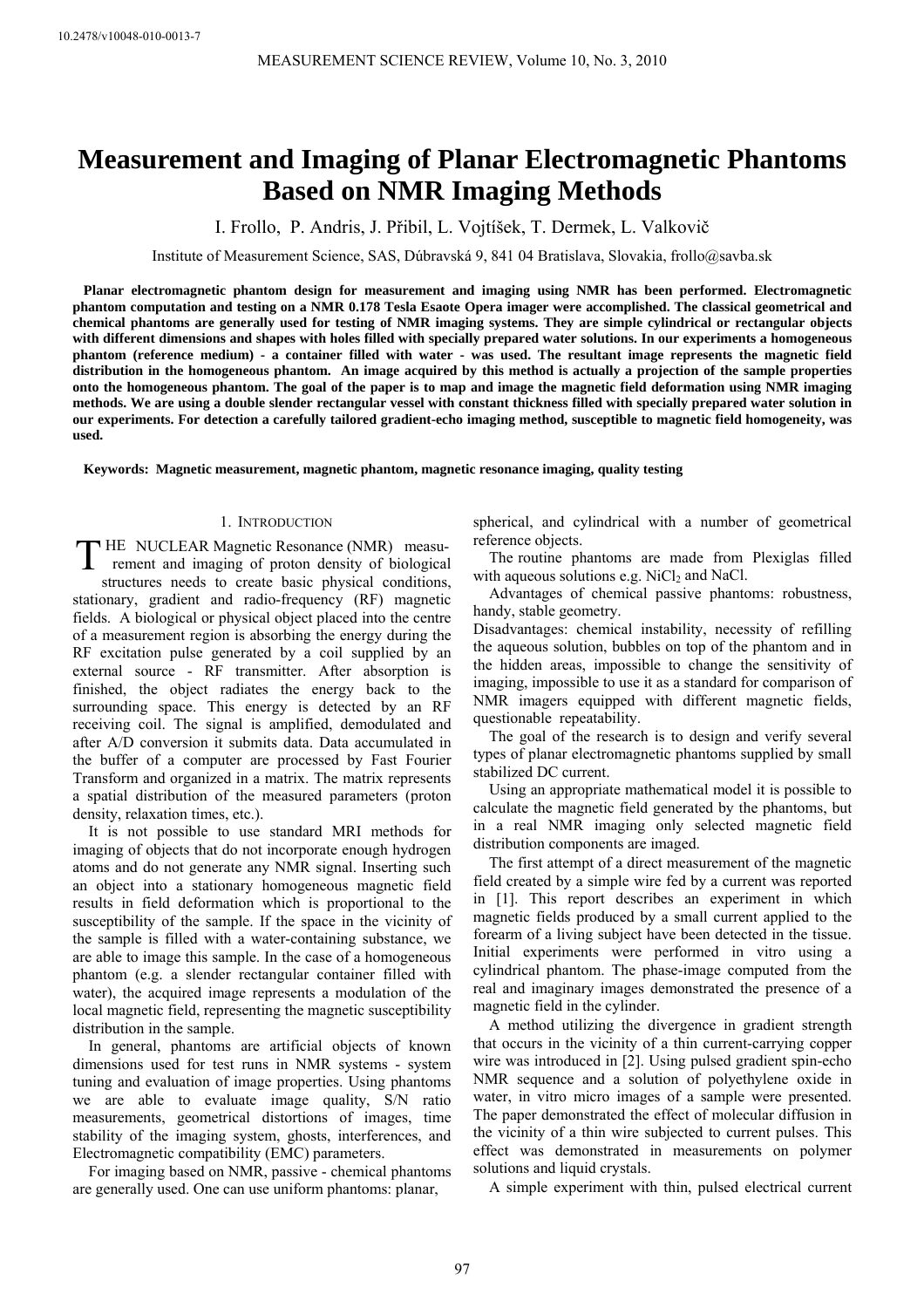carrying wire and imaging of a magnetic field using a plastic sphere filled with agarose gel as phantom was published in [3]. Images of the phantom were obtained with and without application of electric current to a straight wire using a spinecho NMR sequence. Because the method proposed in this study does not use phase images, phase unwrapping was not required. The method is designed for the detection of electric currents in biological tissues by observations of surface potentials or surrounding magnetic fields.

 Nuclear magnetic resonance imaging is an effective method for indirect mapping of magnetic field distribution. Based on these principles we propose electromagnetic phantoms as an additional tool for measurement and imaging quality testing using NMR imaging methods. Numerical analyses of the magnetic field for arbitrary magnetic susceptibility mapping were described in [4], [5], [6], [7]. Phantom design method for high-field MRI human and systems multilayered spherical head phantom excited by MRI coils were described in [8], [9].

 In the first attempts, for testing and calibration, a rectangular flat coil-meander fed by electric current and generating a weak magnetic field was used.

Our task is to map and image the magnetic field deformation using NMR imaging methods. In our experiments we are using slender rectangular vessels with constant thickness filled with specially prepared water. A carefully tailored gradient-echo NMR measuring sequence was used.

# 2. SUBJECT & METHODS

 From the theoretical point of view, we suppose that the conductor position is on the x-axis in the rectangular complex coordinate system (**i**x, **j**y, **k**z) and the diameter of the conductor is neglected.

According to Fig.1, we suppose one conductor limited by two points (P, Q), lengths of 2L, with the left - right symmetry. Conductor is fed by currents +I. The basic magnetic field  $B_0$  of the NMR imager is parallel with the zaxis. The task is to calculate the  $B_z(x,y,z)$  component of the magnetic field near the conductor.



Fig.1. Basic configuration of the limited length conductor PQ placed into the  $x - axis$ .

The formula for the magnetic field in point  $M(x_0, y_0)$  is supposes that  $z_0 = 0$ . For computation of the magnetic field the Biot-Savart law in vector form was used [10].

$$
\mathbf{H} = \frac{1}{4\pi} \oint \frac{ds \times \mathbf{d}}{d^3} \tag{1}
$$

From the physical interpretation the magnetic field is linesymmetry in compliance with  $x - axis$ , and symmetric according to the yz – plane. The calculation is limited to the first quadrant of the xy – plane. Following the Fig.1 and formula (1) we can write:

$$
ds \times d = ds d \sin(\alpha) = d\xi d \sin(\alpha) \tag{2}
$$

Using formula (1) we get the basic expression as follows

$$
\mathbf{H} = \mathbf{k} \frac{I}{4\pi} \int_{-L}^{L} \frac{\sin \alpha}{d^2} d\xi \tag{3}
$$

Considering Fig.1 :  $\sin \alpha = \frac{r}{d} \sin \varphi$ ,

 $\mathsf{r}$ 

$$
d^{2} = r^{2} + \xi^{2} - 2r\xi\cos\varphi, \quad r\sin\varphi = y, \quad r\cos\varphi = x
$$

In the complex coordinate system (**i**x, **j**y, **k**z) we get the formula for magnetic field **H** in the integral form

$$
\mathbf{H} = \mathbf{k} \frac{I y}{4\pi} \int_{-L}^{L} \frac{d\xi}{\sqrt{(x^2 + y^2 + \xi^2 - 2\xi x)^3}} \qquad (4)
$$

After integration of (4) we get the final general formula for magnetic field calculation

$$
H_{z} = \frac{I}{4\pi y} \left[ \frac{L - x}{\sqrt{(x^{2} + y^{2} + L^{2} - 2Lx)^{3}}} + \frac{L + x}{\sqrt{(x^{2} + y^{2} + L^{2} + 2Lx)^{3}}} \right].(5)
$$

As a mathematical and physical model a flat meander rectangular coil was designed and a magnetic field using formula (5) for every wire was calculated. The resultant plots of magnetic field relative values are depicted in Fig.2a, and Fig.2b.



Fig.2a. Calculated magnetic field  $H_z(x,y)$  of the planar meander rectangular coil, limited plot-range, 3D-plot of relative values.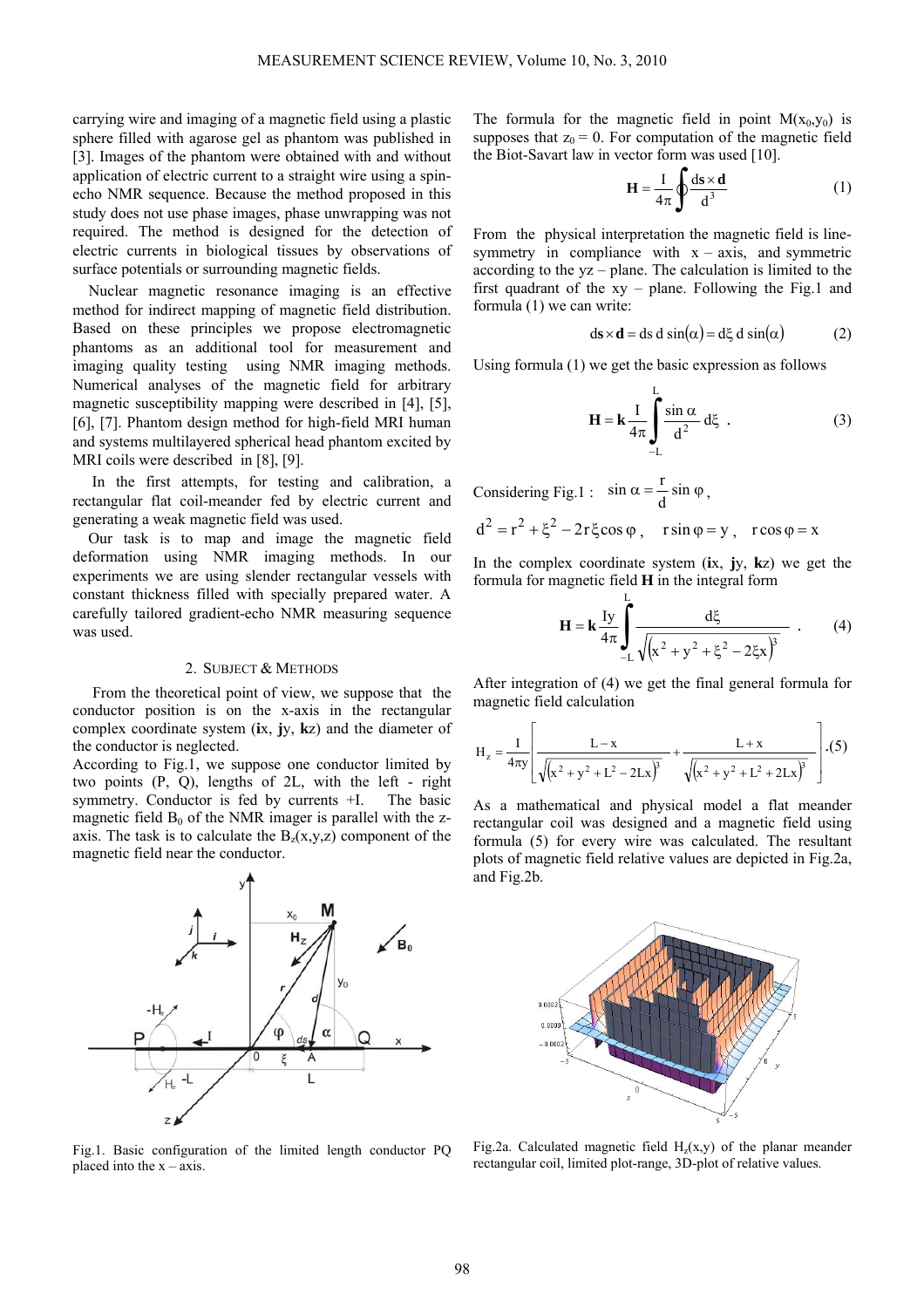

Fig.2b. Calculated magnetic field  $H_z(x,y)$  of the planar meander rectangular coil. Density-plot of relative values – similar to NMR image.

For a second theoretical example, in the next analysis we suppose two settings:

1. All conductors are creating a rectangle parallel with y axis in the rectangular coordinate system  $(x, y, z)$ .

2. The diameter of conductors and the influence of supply wires are neglected.

 According to Fig.3, we assume four conductors creating a rectangle defined by four points (P, Q, R, T) with the left - right symmetry. Conductors are fed by currents  $+I$ ,  $-I$ . The static magnetic field  $\mathbf{B}_0$  of the NMR imager is parallel with the z-axis.



Fig.3.Basic configuration of the four conductor rectangular coil. Three additional rectangular coils are depicted in grey colour.

 Let us shortly explain the way of computation. For simplicity we consider only one horizontal conductor fed by currents +I.

 Let us derive a formula for magnetic field in point  $M(x_0, y_0, z_0)$ . For computation of the magnetic field  $H_z(x,y,z)$ the Biot-Savart law was also used.

 According to formula (1), **d** is a distance from the point M to the conductor element ds. Considering that  $a_1$  is the distance from point M to the conductor PO and  $\beta$  is an angle between  $a_1$  and d, we can write the final general formula for the magnetic field differential equation as follows:

$$
dH = \frac{I}{4\pi} \frac{Cos\beta}{a_1} d\beta \quad . \tag{6}
$$

For the distances  $a_1$ . MP and  $\overline{MQ}$  we can write:

$$
a_1 = \sqrt{(p-z)^2 + (q-y)^2}
$$
  
\n
$$
\overline{MP} = \sqrt{(-L-x)^2 + (q-y)^2 + (p-z)^2}
$$
  
\n
$$
\overline{MQ} = \sqrt{(L-x)^2 + (q-y)^2 + (p-z)^2}
$$
 (7)

After mathematical arrangements of computing of all four conductors and summing the particular field components

$$
H_{z1} + H_{z2} + H_{z3} + H_{z4} = H_z ,
$$
 (8)

the resultant formula has the following form

$$
H_z(x, y, z) = \frac{I}{\pi} \sum_{n=1}^{4} \sum_{i=1}^{4} W_{in} V_{in}
$$
 (9)

where

$$
V_{in} = \frac{q_i - y}{(p_n - z)^2 + (q_i - y)^2} + \frac{q_i + y}{(p_n - z)^2 + (q_i + y)^2}
$$
  
W<sub>in</sub> = Sin [ArcTan  $\left(\frac{L - x}{p_n - z}\right)$ ] + Sin [ArcTan  $\left(\frac{L + x}{p_n - z}\right)$ ]

where

- *n* index determining a numerical order of a wire in a quadrant,
- $p_n$  position of a conductor on the z-axis for  $n = 1$  to 2 both for horizontal and vertical conductors,
- *qi* half length of the vertical conductors,
- *i* number of conductors,
- *L* half length of the horizontal conductors.

 By reciprocally exchanging the variables x and y we obtain an adequate expression both for horizontal and vertical conductors. The resultant magnetic field is a sum of four components according to formula (8). The current I of both horizontal and vertical conductors flows in anticlockwise direction.

For the phantom practical use it is necessary to construct a coil equipped with more wires, more turns. Computation results of a single rectangular coil were interpreted with the 3D-plot presentation of the magnetic field  $H_z(x,y,z)$ .

Computation results, 3D-plot of the magnetic field  $H_z$  $(x,y,z)$  of the rectangular coil according to Fig.3. are depicted in Fig.4. The relative values for computation are as follows:  $z = 1.8$ ;  $p = 2$ ;  $q = 4$ ;  $L = 4$ ;  $I = 100$ ;

For a simple example, a concentric rectangular four-coil system was designed.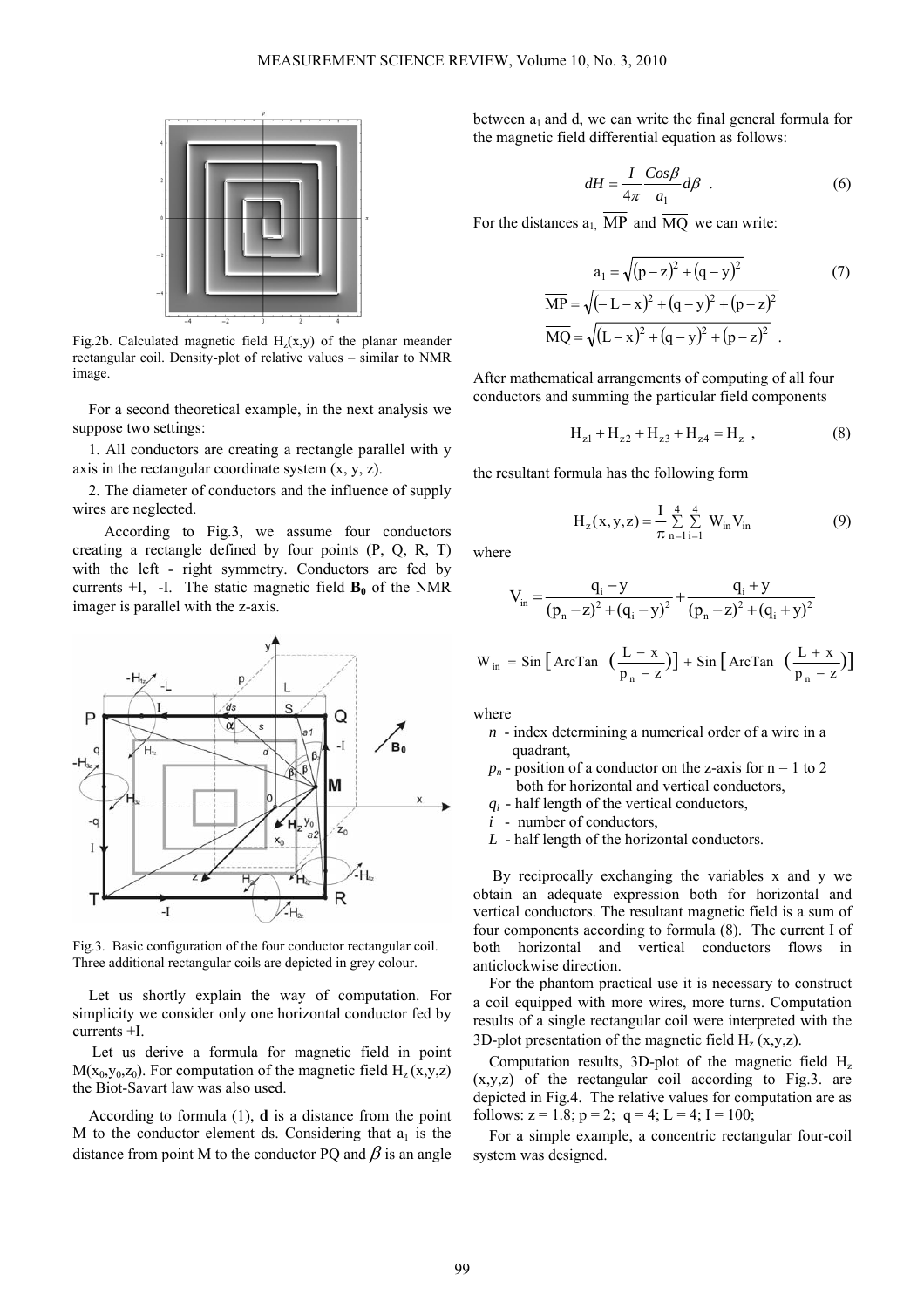

Fig.4. Computation result - magnetic field Hz  $(x,y,z)$ , a) 3D Plot of the simple rectangular coil according to Fig.3.

b) Density-plot of relative values of the magnetic field Hz  $(x,y,z)$ .

Following Fig.3, next relative parameters were chosen:  $I = 100$ ;  $p = 2$ ;  $z = 1.8$ ; and relative dimensions of the four rectangular coils:  $q_1 = 1$ ;  $L_1 = 1$ ;  $q_2 = 2$ ;  $L_2 = 2$ ;  $q_3 = 3$ ;  $L_3 = 3$ ;  $q_4 = 4$ ;  $L_4 = 4$ .



Fig.5. 3D-plot of relative values of the magnetic field  $H_z(x,y,z)$ of the concentric rectangular four-coil system.

Computation results in the form of the 3D-plot of the magnetic field  $H_z$  (x,y,z) of concentric rectangular four-coil system are depicted in Fig.5.

Using this phantom for 2-D NMR imaging a density-plot presentation of the magnetic field distribution is more suitable, see Fig.6.



Fig.6. Density-plot of relative values of the magnetic field  $Hz$  (x,y,z) of the concentric rectangular four-coil system.

# 3. EXPERIMENTAL RESULTS

For our experiments an NMR imager (ESAOTE Opera), permanent magnet 0.178 T with vertical orientation of the basic magnetic field  $B_0$  was used. The phantom coil was placed between two plastic bushings filled with  $0.1 \text{ wt\%}$ solution of  $CuSO<sub>4</sub>$  in distilled water.  $CuSO<sub>4</sub>$  was used to shorten the repetition time TR to 200 ms due to its reduction of  $H_2O$  T<sub>1</sub> (for speeding up the data collection). The general configuration is shown in Fig.7. and Fig.8.



Fig.7. Meander planar coil design, dimensions 60 x 60 mm, realized on a printed board.



Fig.8. RF coil, active measuring volume (homogeneous phantom) and meander planar coil.

 An RF transducing coil (solenoid) together with the phantom was placed into the centre of the electromagnet, perpendicular to the magnetic field  $(B_0)$  orientation [11]. Feeding current  $I = 30$  mA was applied to the meander coil creating a planar source of a weak magnetic field in the shape of a meander.

The gradient-echo NMR sequence (Fig.9) was selected for the measurement [12]. A special feature of the sequence is its sensitivity to basic magnetic field inhomogeneities.

A 5-lobe sinc pulse selectively excited the sample. The dimensions of the vessel with sample determined the slice thickness, therefore the slice gradient was switched off. Images were obtained with a field of view of 120 mm. The number of samples and the number of views determining the final resolution was 128 each and the echo time TE was 18 ms. In order to increase the signal-to-noise ratio of the data, the signals were averaged 16 times. For magnetic field deformation representation a phase image was calculated using the phase unwrapping methods [4] and [13].